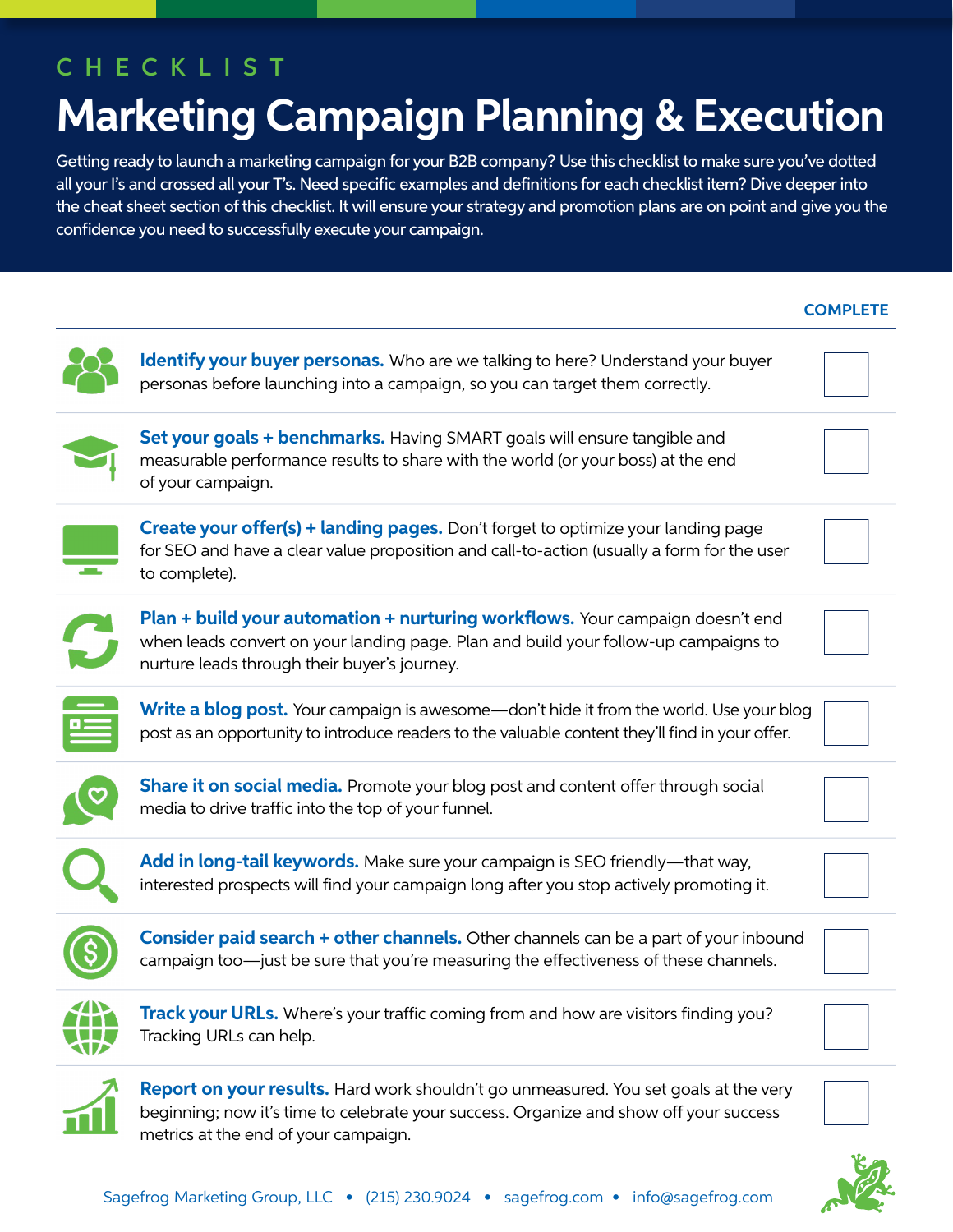### CHEAT SHEET

### **Identify your buyer personas.**

Buyer personas are detailed profiles of your ideal clients that inform all aspects of your campaign, including the channels you choose to focus on, the types of content you produce, and the ways you communicate with your audience. Determine what issues your ideal clients struggle with, what answers they seek, and what resources they need to move them closer to a final decision.

#### **PRE-PURCHASE** Identify Needs (Awareness) Specifications & Funding (Consideration) 1 2 **POST-PURCHASE** Implementaion Management Renewal 4 5 6

### **Set your goals + benchmarks.**

We've all heard about making business goals SMART, but what makes a marketing goal SMART?

**S** PECIFIC **M** EASURABLE **A** TTAINABLE **R** EASONABLE **T** IMELY

**1. It Has KPIs:** With Key Performance Indicators (KPIs) as appropriate benchmarks for your business to achieve, you can make smart business decisions and set clear goals for the future.

Vendor Selection (Decision)

3

- **2. It Stays On-Brand:** Stay true to what defines your brand. Your visual design, wording, products, and services should cohesively reflect the values you want to be known for.
- **3. It Fits in a Tactical Plan:** Make a tactical marketing plan to pinpoint opportunities to prepare for and execute tactics monthly to manage potential changes or adjustments that arise.

### **Create your offer(s) + landing pages.**

- Use on-brand visual elements, such as colors, typography, and images
- Have minimal site navigation so visitors focus solely on your primary offer
- Make lead-generation form fields minimal for quick and easy submissions
- Create clear calls-to-action (CTAs) that match the ad and the page's intent

| Get the report now!                                         |  |
|-------------------------------------------------------------|--|
| First Name*                                                 |  |
| l ast Name*                                                 |  |
| Fmail*                                                      |  |
| I would like to receive more<br>great content from Sagefrog |  |
| <b>DOWNLOAD REPORT</b>                                      |  |

### **Plan + build your automation + nurturing workflows.**

Workflows are sets of sequential actions triggered by preexisting conditions. With automation software behind the scenes, workflows can nurture prospects with personalized, useful content. Automate your marketing to easily send the right content to the right people at the right time, and carefully segment your contact database to develop tailored experiences.

| • Contact enrollment trigger                        |
|-----------------------------------------------------|
| Marketing email activity was<br>sent Get to Know Us |
| $\Xi$ Delay                                         |
| 5 days                                              |
| Send email                                          |
| <b>Decision Email:</b><br>Let's Work Together       |